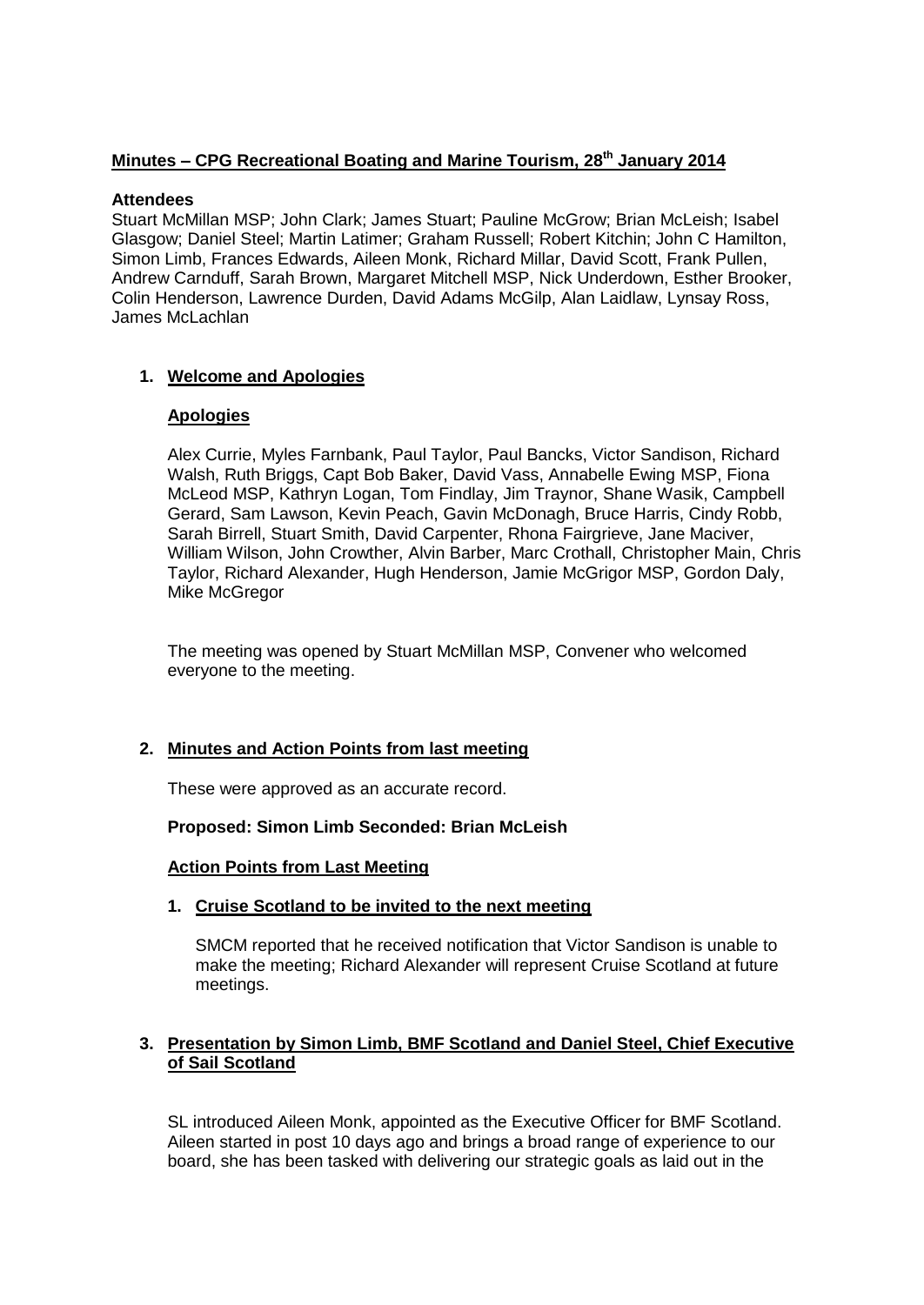business plan and will be the face of BMF Scotland to our membership and other sectoral groups.

This position is supported with gap funding from HIE.

Marine Tourism Initiative: December saw the first full Marine Tourism Steering Group meeting. This group comprises BMF, RYA, Sail Scotland, Scottish Canals, Visit Scotland, HIE, STA and also joined by Crown Estates.

We have all of the sectors main players sitting down together and contributing. The group is focused initially on developing the industry and sector wide strategy for the growth of marine tourism. There is general agreement that the shape of the strategy mirrors that of the STA, to be easily recognisable and understood. Also that the STA vision statement of "Scotland should be a destination of first choice" is widely understood and completely applicable to the Marine Tourism Initiative.

3 working groups have been formed to define the building blocks of the strategy. This will provide the structure we need to focus down on the issues and then plan the initiatives and the pathway forward.

The groups should be reporting over the next couple of weeks with a further full steering group meeting in the second half of February and then producing information and a briefing for the STA conference  $12<sup>th</sup>$  March at Tourism week.

We'd also like to propose that in 3 months at the next CPG that BMF, RYA and Sail Scotland launch the full strategy document. This will apply a discipline to the timescale to keep us driving forwards and provide a profile to launch this important document. It was agreed that this be added as an agenda item.

January saw the release at the London Boat Show of the BMF UK Economic Benefits of Marine Tourism report. This is a major piece of work UK wide providing a comprehensive picture of the economic contribution a thriving boating tourism sector generates.

In overview Scotland is the largest area in the UK by economic benefit. Scotland represents 10% of the UK totals both for financial assessment and full time employment. Scotland produces an annual direct and indirect GVA of £349,000,000m per annum Scotland has a total employment relating to boating tourism of 9,500 full time jobs.

For every job in the core boating tourism sector there are an additional 10 jobs supported in the wider economy. The overall GVA contribution of boating tourism is 14 times larger than the core boating expenditure when all direct and indirect effects are included.

We are drilling down into the report and the information behind it to provide a more detailed assessment of the marine tourism contribution to Scotland's Economy. We expect to be able to make this available at the next CPG.

BMF is also producing an assessment of the available capacity of the Scottish marinas and berthing, this won't be definitive but will give us a snapshot of what is available for short term growth and will help us to focus initially on what is currently available for expansion.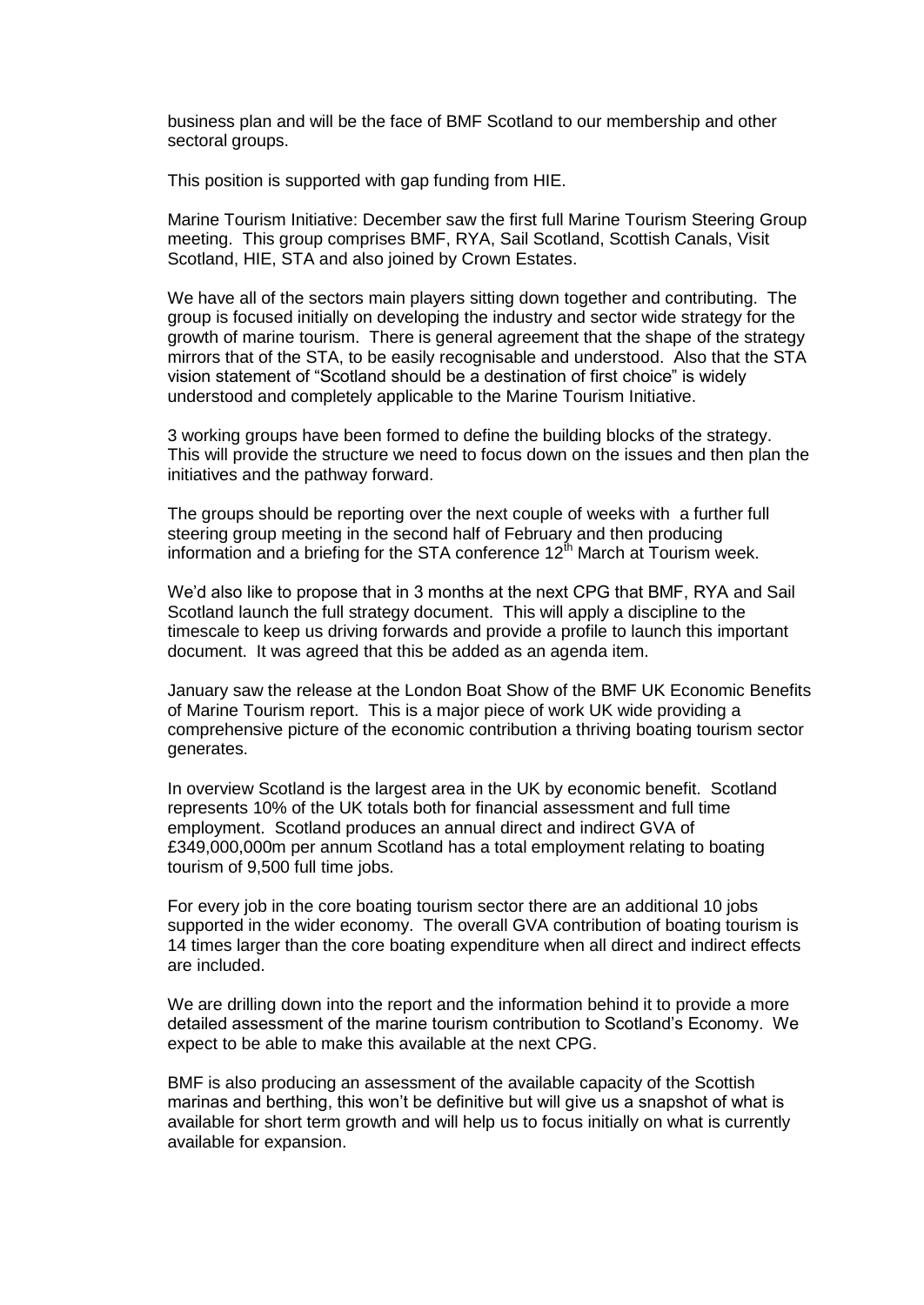We are working with HIE to find ways to fund a Marine Tourism project and development manager to concentrate on driving this forward. But we're aware of the restrictions under the State Aid rules and need to find solutions to that so that we can continue to go forwards – without this placement it will be very difficult to maintain the momentum.

A study is being conducted on marinas and this will provide a snap shot of what is available to expand.

## **Presentation by Daniel Steel – Sail Scotland Strategy (Please find attached presentation)**

DS introduced himself as Chair of Sail Scotland and explained that he has been in post for the last 3 months. He explained that Sail Scotland began 20 years ago and it has 60 member organisations including marinas, leisure groups, small companies and a huge spectrum of businesses.

DS outlined purpose of Sail Scotland. **"With a clear focus on Northern European countries, Sail Scotland will become the national marketing organisation through which sailing tourists will be attracted to Scotland".**

### **Marketing**

DS stated that Sail Scotland is a marketing organisation. There is a regular magazine that has circulation of 30,000 that covers boat shows, marinas and boat yards.

The Sail Scotland website contains information on Marinas and Boatyards, Yacht Charters, Sailing holidays, sailing schools, dinghy sailing and powerboating. Sail Scotland had presence at London Boat Show in collaboration with Malin Waters and Visit Scotland and also had a presence at the Paris International Boat Show.

Their Marketing Strategy contains the following elements -

- Key Markets UK and North Europe
- Balanced portfolio
- Multiple channels
- Digital and CRM
- Brand

#### **Partnerships**

Sail Scotland has partnerships with -

Highlands and Islands Enterprise Visit Scotland Scottish Development International. Scottish Tourism Alliance, RYA Scotland Malin Waters Scottish Association of Yacht Charters BMF Scotland Scottish Enterprise Scottish Canals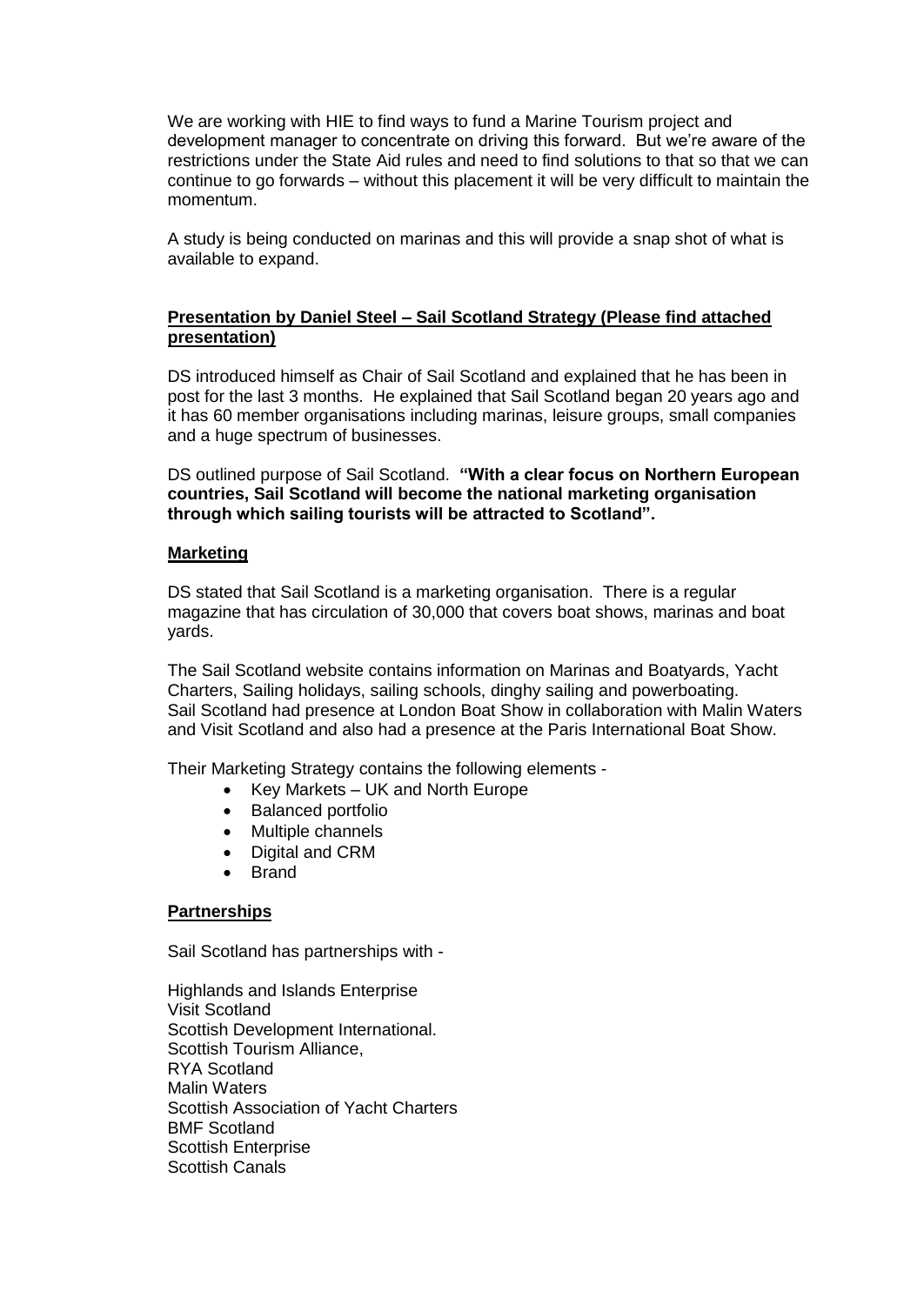#### Sail North Scotland

### **Leadership**

The Sail Scotland board consists of the following members and gives a broad mix of sectors -

Gavin McDonagh, Holt Leisure (Chair) Stephen Bennie, Troon Yacht Haven Marc Crothall, Scottish Tourism Alliance Colin Taylor, Moonshadow Yacht Charters Mark Cameron, Ardfern Yacht Club Charmain Entwistle, Isle of Skye Yachts Jamie Hogan, Inverness Marina Alasdair Burns, Scottish Canals

### **Setting Sail for Growth**

- Sustainability
- Commercialise a lot of what we do, bring in revenues.
- Strengthen partnerships
- Strong leadership
- Good business model

SMCM gave his thanks to Daniel Steel and Simon Limb for their presentations.

SMCM welcome Margaret Mitchell MSP and Aileen Monk. SMCM wished Aileen Monk every success in her new position.

SL asked if it would be possible to hold a reception at the Parliament to launch the full strategy document. SMCM will discuss with Parliament to see if this would be feasible. BM stated suggested that for launching the strategy it may be good to launch from a location such as a marina. JS suggested that we could have a Parliamentary reception.

SL asked whether the Marine Tourism Conference could become a bi-annual event?

**It was agreed that the Marine Tourism Conference should be a bi-annual event and that a date be set at the next meeting.**

#### **Proposed: JS Seconded: SMCM**

SMCM asked if the UK wide report and figures for Scotland are robust? SL stated that the information is well based and is neutral. SL will email report to Sarah Brown.

SB asked about additional raw data. SB stated that the data they are collating will be local authority and will cover a variety of water sports and will be compatible with data from BMF.

SMCM stated it may be worthwhile to have a members debate and then when the data is finalised there could be a further debate.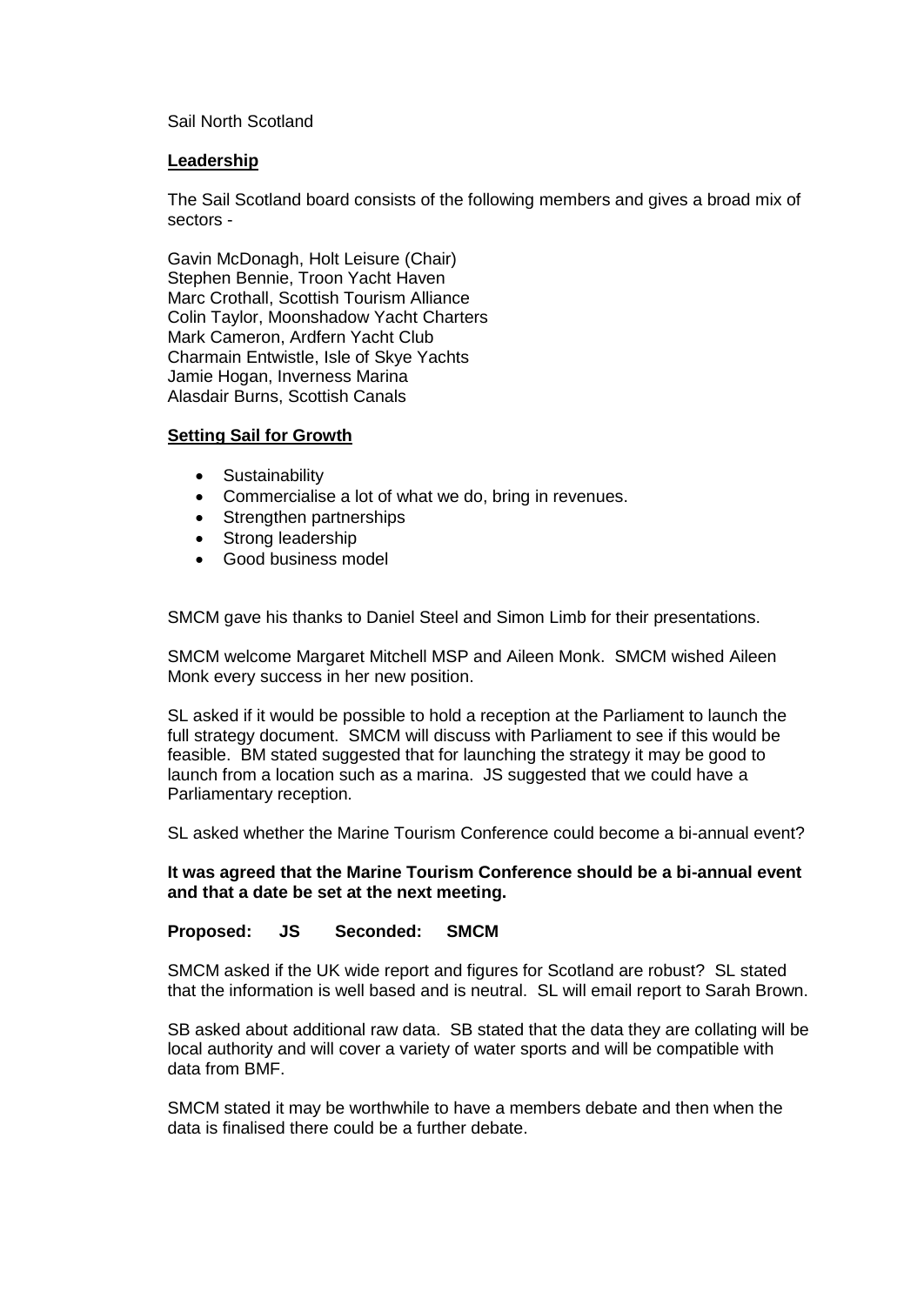JS explained that there are 2 groups of activity -

- 1. Data
- 2. Framework

The actual product from the data and have conference to enable us to look forward again.

SB stated that once we collate the data we can inform the parliament what improvements/facilities/gaps will be. JS stated that it will accompany the framework.

### **National Planning Framework 3**

GR reported that we are currently looking at the National Planning Framework 3 and there is an increase in marine references, with one of the actions being that local authority must take account of the Visit Scotland strategy. SMCM stated that he will raise this at the Local Government Committee.

JS stated that they have been asked for further comments and that we are looking to reiterate what we have raised in our submission and we also want to ensure that we have the opportunity to build a network of points, long distance trails, strands of tourism strategy and turn marine assets into experiences.

JS encouraged people to provide comments on the framework. RM stated that SNH/Sustrans and Scottish Canals have come up with long distance paths to bring together destinations with paths sea to sea, long distance sails and long distance trails. RM reported that they have also included cycling and are also working with canoeing. ML requested that a joint submission be made on any further comments made.

### **4.Update on Work of Data Sub Group**

SB introduced Lynsay Ross, Marine Scotland who is working on the research specification and outlined the following organisations that are involved in the data collation -

- Visit Scotland Visitor numbers
- Scottish Canals Canal people and demographics
- RYA Scotland Cruising routes
- BMF Scotland Economy/Methodology
- West Highland and Islands Mooring Association broader reach
- Sail Scotland Giving information to market Scotland

Thanks were given to Crown Estate, funders and outreach moorings associations for all their support. SB further outlined that they are working with the following organisations and that there is a good cross section of stakeholder engagement.

- Highlands and Islands Enterprise
- **sport**scotland
- Marine Scotland
- Pentland Firth and Orkney Waters
- Case Study
- Scottish Coastal Forum

Stornoway are also very keen and supportive.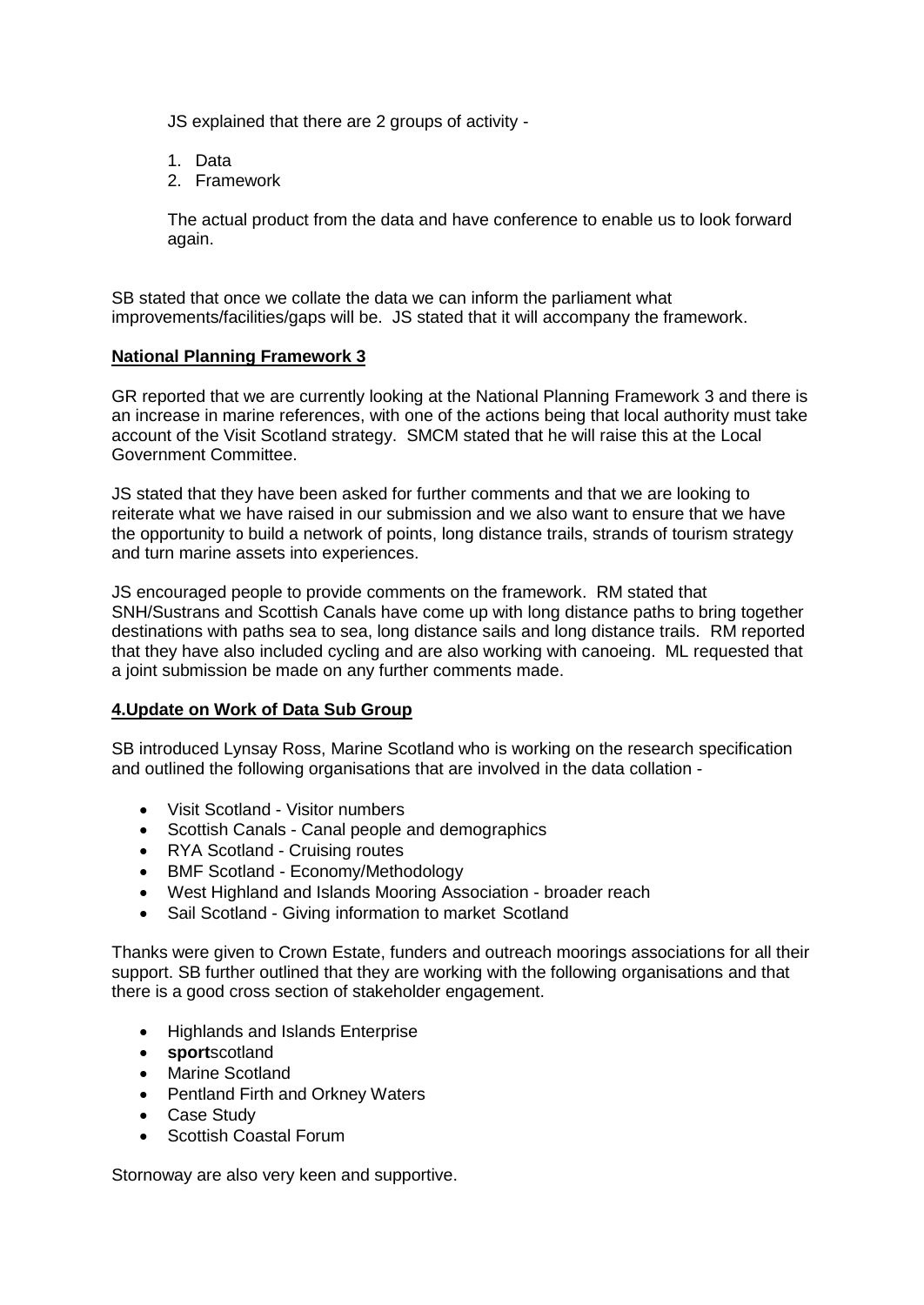SB reported that she is awaiting approval of budget and ministerial approval. The partnership approach ensures that consultation is taking place. The following organisations are looking at the following -

- Sail Scotland, how do we get more people to area.
- BMF Scotland economic/turnover, employment.
- Marine Scotland/Firth of Clyde Forum look at spatial data for marine planning.
- RYA Scotland want to know barriers to getting people out on the water.

SB asked for the group's support. AL stated that there are a variety of aspects providing a direct opportunity that communities are looking to unlock. It is extremely beneficial to have a robust data set so that there is real tangible benefit.

SB expressed her thanks to AL and the Crown Estate for all their support.

AC requested that we liaise with yacht associations as this will provide a different slant. SB stated that we will be communicating at club level and we can also use the Marine Scotland website. AL stated that we have difficulty in reaching out to coastal communities and require to look to improve broadband.

JS stated that RYA Scotland has 140 clubs and 220 training centres and we would be looking to harvest the information. JS asked if it needs to be streamlined so that we are not using various methods of contacting clubs. FP stated that it is difficult with people who are not members of clubs.

SB explained the process of the collation of data -

- 1. Master research students are collating data on our behalf.
- 2. Scotland has been split into 4 regions in 10 day cycles and also require to look at hard to reach clubs.

SMCM stated that with the more data that we collect, this will strengthen our case for roll out by BT Scotland.

### **Action: AL stated that he will make contact with BT Scotland and Community Broadband Scotland to discuss.**

NU reported that Dave Jones was involved in collation of data and would be able to share the process he undertook for the collation.

### 5.**Round Table Updates/Events/AOCB**

**Loch Watch** - DAM reported that Loch Watch provide guidance and training and are keen to share best practice. DAM stated that Jamie McGrigor is a trustee of Loch Watch.

### **Coastal Communities Fund**

SB reported that applications will be opening for Coastal Communities Fund and that they will require to be shovel ready projects that have planning permission. SB encouraged applications from projects that have a coastal element and that are linked to employment.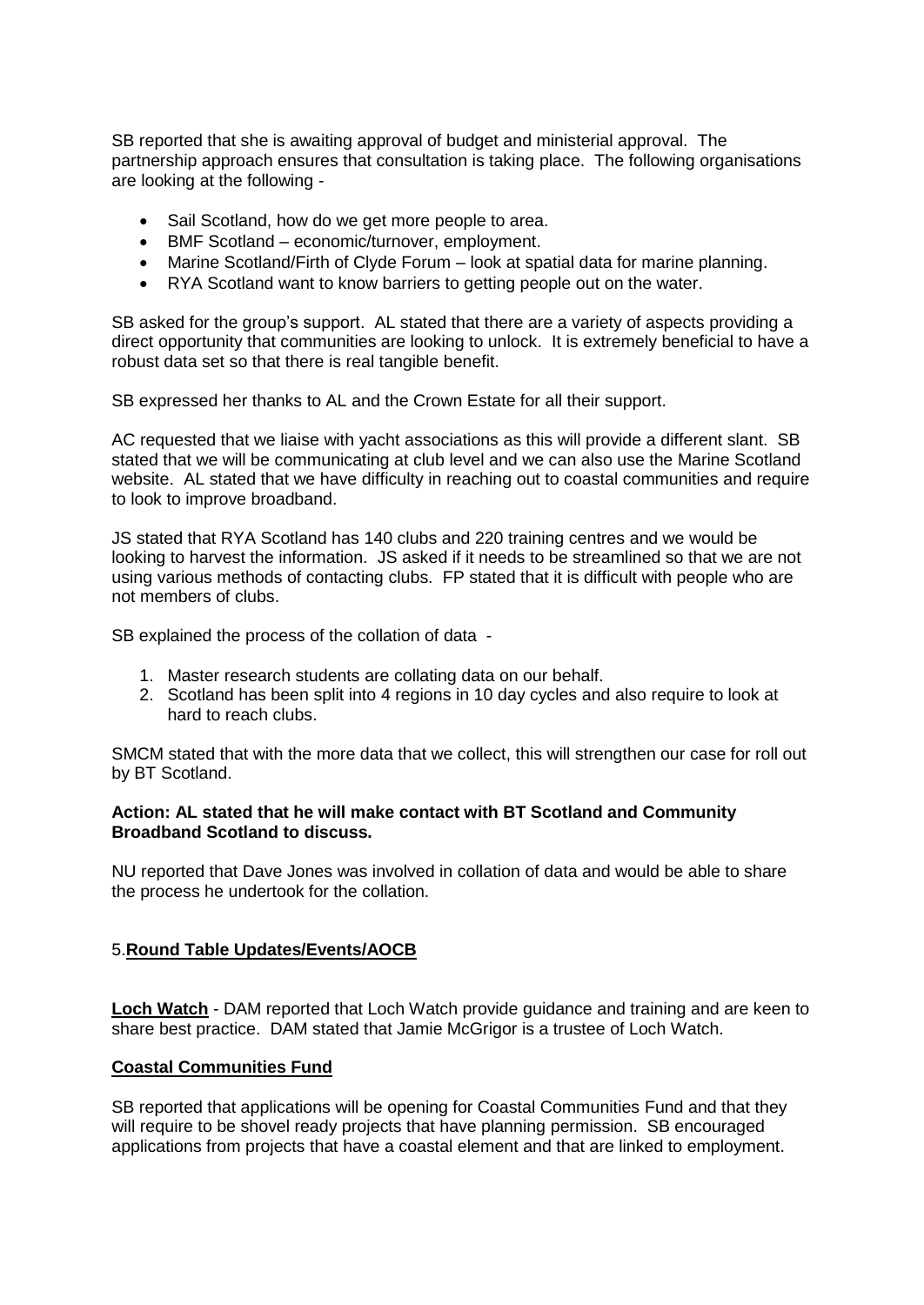## **Action: Coastal Communities Fund information to be circulated round the group.**

### **Sail Hebrides**

SB reported that Sail Hebrides is an information website that provides comprehensive information to enable you to plan a visit to the Hebrides area.

#### **Community Empowerment Bill**

GR reported that comments on this bill have been submitted to the Scottish Sports Association for inclusion in their response. Comments raised were on storm damage to buildings. SMCM stated that there has been some work undertaken by the committee but there also huge challenges in community empowerment to take decisions. GR stated that Harbour Trusts have some major liabilities with some historic harbours crumbling away and so require to look at opening up potential funding streams.

Margaret Mitchell MSP stated that for community empowerment to be successful, it must be ground up and general enterprise from the community.

JS reported that the SSA submission is broadly supportive and the key was trying to identify what the barriers are and there are some risks too high for the community.

AL stated that a there are a lot of groups that are stepping up to this and are drawn by the motivation to sustain their communities. There are currently some local management arrangements in place that are taking on assets from local authorities.

#### **Commonwealth Flotilla**

JS provided an update on the Commonwealth Flotilla and stated that it there will be staged promotion of the event. Information on the event will be circulated to the Cross Party Group. SMCM stated that we are looking forward to more information, and gave his congratulations to JS.

David Scott asked whether there would be any way for businesses to be given greater access to business opportunities as a result of the Commonwealth Games that would benefit this forum.

**Action: Margaret Mitchell MSP stated that she will raise this at the Commonwealth Parliamentary Association to see if it can feature in Globescot and SMCM to feed back. M Mitchell will also raise Skills Development Scotland.** 

**Action: D Scott stated that he will circulate the Microbusiness Marine Report to the Secretariat and if this is of interest to CPG then this could be presented at a future meeting.**

**Scottish Tourism Alliance** - LD reported that the Scottish Tourism Alliance Conference  $\overline{t}$  taking place on 12<sup>th</sup>/13<sup>th</sup> March at the Assembly Rooms. This event is open and anyone can register.

**Action: Information is available on the STA website and this will be circulated to the group.**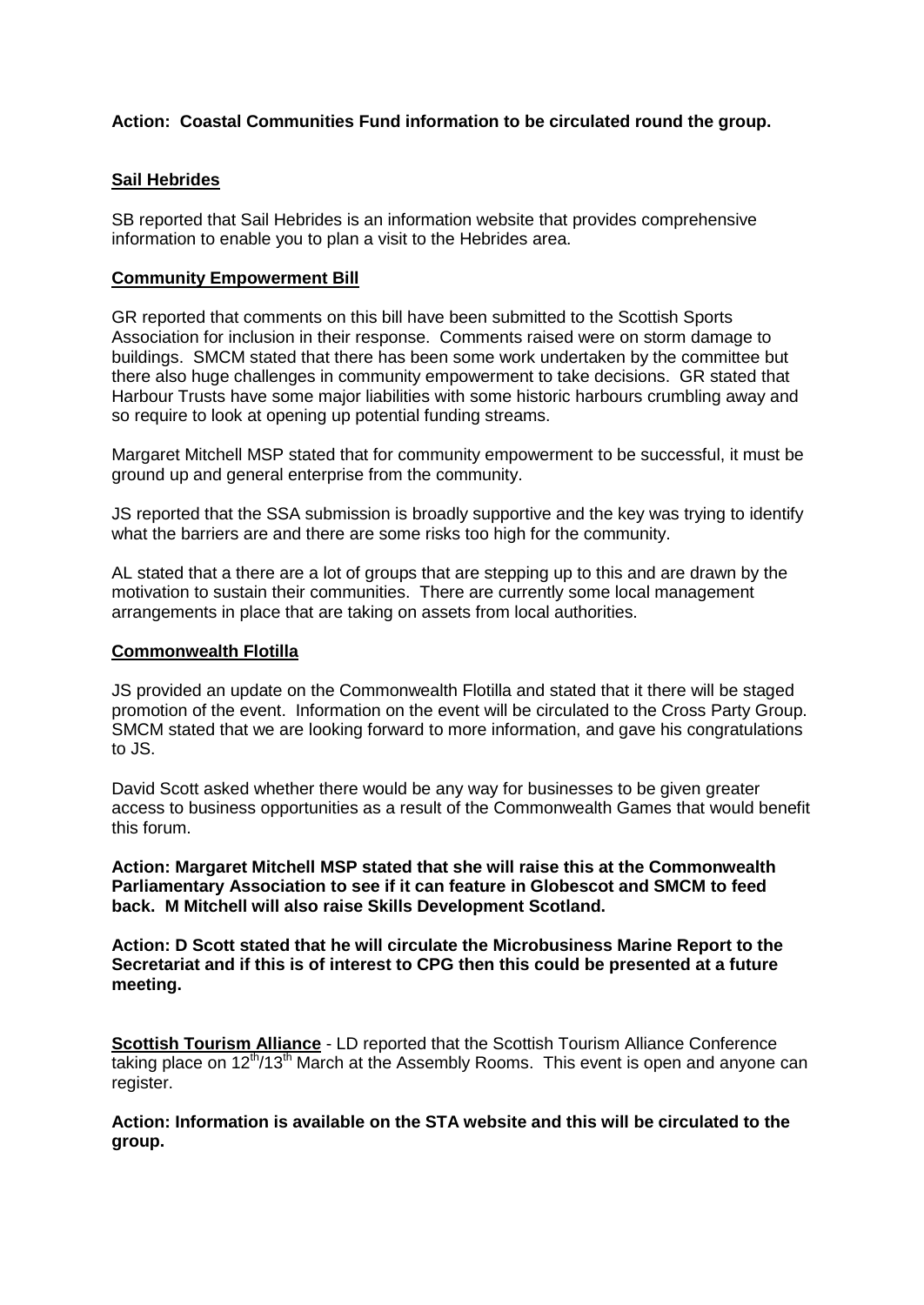**The Scottish Apprenticeship Week** has 3 anchor points and will take place 19<sup>th</sup> – 23<sup>rd</sup> May and are seeking support from the group and we would encourage small businesses to get involved.

**Action: PM will circulate link [scotapprenticeshipweek@sds.co.uk.](mailto:scotapprenticeshipweek@sds.co.uk)** If you require further information please contact Lawrence Durden.

SMCM asked what discussions had taken place with colleges regarding courses in the Marine Tourism sector? LD stated that he is meeting with colleges next week. He further reported that there is a meeting in February with Adventure Tourism at Glenmore Lodge. We are currently looking at skills gap and further discussion will be taking place with colleges.

SMCM suggesting inviting a representative from college towards the end of the year. ML suggested that we identify the skill gaps first before inviting representative along to the meeting.

ML stated that we need to be sure that if we run courses that these courses are successful. JS stated that the hard skills are fine but soft skills need to be looked at.

JS stated that there is a gap in training centres. ML stated that some of the courses such as hospitality basic courses could also be identified. LD stated that there are solutions out there but we require to get some skills questions out there. SB stated that the University of Highlands are running an Marine Tourism undergraduate course. LD to obtain an update from College Scotland.

JS reported that they have received notification from Ayrshire Tourism that they have access points and a data source whereby you can link and plan journeys and it acts as a useful starting point and spurs broader discussion about large data machine that could be populated. SMCM asked if it is a local authority and whether the information has came through COSLA? SB confirmed that it has been shared with local authorities and will also check if it has been shared with COSLA.

SMCM stated that it could be used as a benchmarking tool and it is a worthwhile tool with 47 different indicators, some static, some will change. It will provide opportunity for local authorities and give a more cohesive approach.

### **Action: It was agreed that Ayrshire Tourism database should be added as an agenda item for the next meeting.**

The meeting closed with thanks to everyone for their contributions and stated that we have made great strides and have a more cohesive approach as a result of the work of the Cross Party Group. Thanks were also given to Simon Limb/Daniel Steel and Sarah Brown for their presentations.

(Please also see Summary of Actions)

### **6. Future Business/Date of Next Meeting**

A discussion took place on venue for next meeting. SMCM stated it may be difficult to get a good number of MSPs if they are attending meetings within the Parliament that day. A discussion took place on the group's thoughts on the venue for the meeting.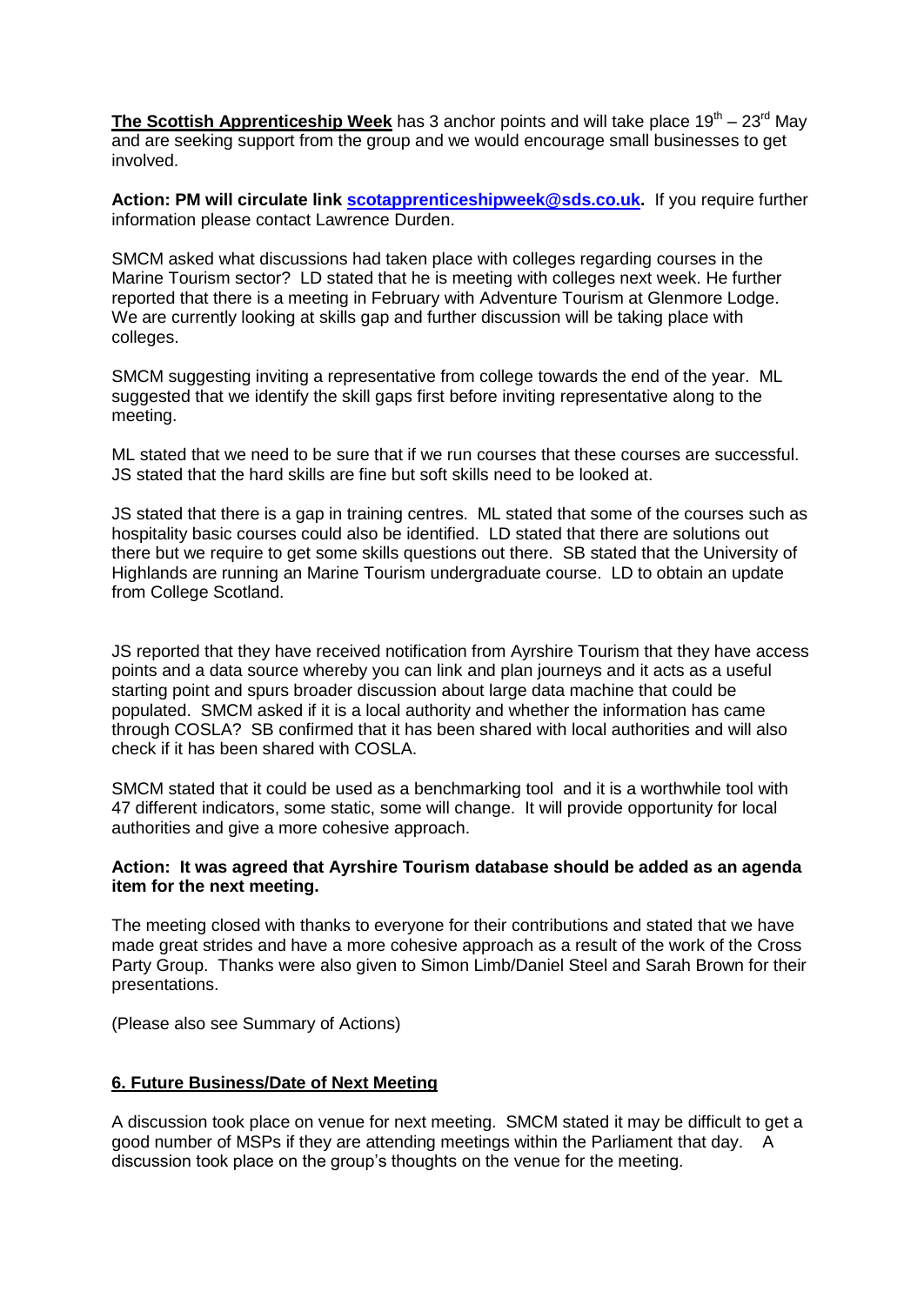SMCM raised that the Cross Party Group on Health and Safety have Watersports on their agenda for their meeting being held on 25th March. A discussion took place on the possibility of either a member of our group attending the meeting or vice versa. It was agreed that it may be beneficial to have a joint group meeting.

## **Action: SMCM to speak to CPG for Health and Safety to discuss possibility of joint meeting.**

BM suggested that we consider having it on a non parliamentary day. SMCM stated that Monday and Friday can be quite challenging.

M Mitchell MSP stated that it would be meet outwith and this would help to raise the profile of the group.

It was agreed that Plan A would be to have meeting in Falkirk and Plan B at the Parliament.

### **ML suggested having later meeting start.**

### **Action: SMCM will look into what is feasible for the next meeting and will report back.**

RM stated that he will book venue and if it does fall by the way side, we could arrange for a site tour at a later stage.

### **Action: SMCM will look into the possibility of a joint meeting between CPG for Health and Safety and the CPG for Recreational Boating and Marine Tourism.**

|     | <b>Actions</b>                                                                                                                                                                                                                          | Resp.                                   | <b>Date</b><br><b>Raised</b> |
|-----|-----------------------------------------------------------------------------------------------------------------------------------------------------------------------------------------------------------------------------------------|-----------------------------------------|------------------------------|
| .1. | It was agreed that the Marine Tourism<br>Conference should be a bi-annual event<br>and that a date be set at the next<br>meeting.                                                                                                       | <b>Stuart</b><br>McMillan/Secretariat   | 28/1/14                      |
| 2.  | SMCM to speak to CPG for Health and<br>Safety to discuss possibility of joint<br>meeting.                                                                                                                                               | <b>Stuart McMillan</b>                  | 28/1/14                      |
| 3.  | SMCM will look into the possibility of a<br>joint meeting between CPG for health<br>and Safety and the CPG for Recreational<br>Boating and Marine Tourism.                                                                              | <b>Stuart McMillan</b>                  | 28/1/14                      |
| 4.  | <b>Coastal Communities Fund information</b><br>to be circulated round the group.                                                                                                                                                        | Sarah Brown                             | 28/1/14                      |
| 5.  | Margaret Mitchell MSP stated that she<br>will raise this at the Commonwealth<br>Parliamentary Association to see if it can<br>feature in Globescot and SMCM to feed<br>back. M Mitchell will also raise Skills<br>Development Scotland. | Margaret<br>Mitchell/Stuart<br>McMillan | 28/1/14                      |

### **SUMMARY OF ACTIONS**